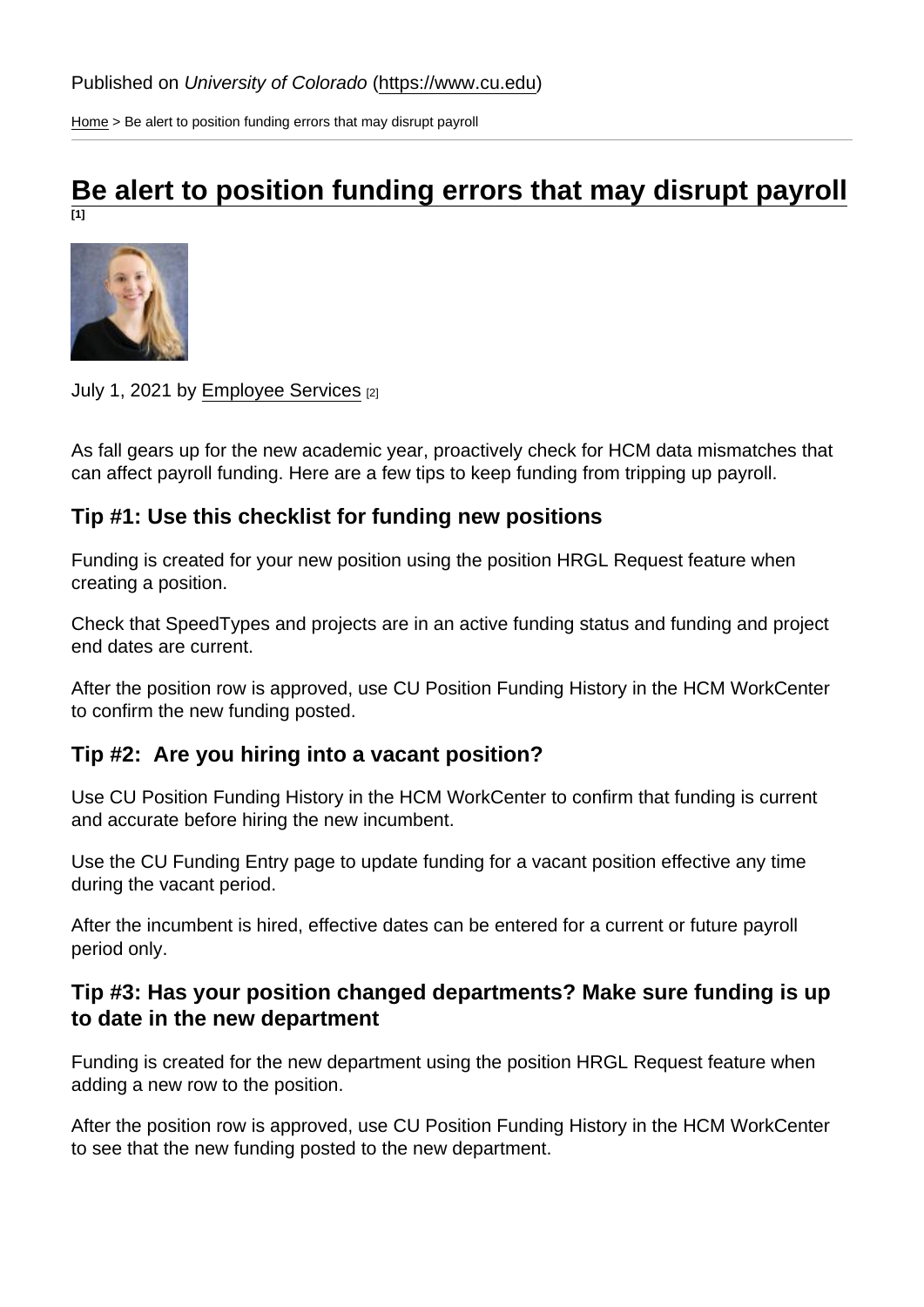Tip #4: Funding must exist in this fiscal year. Ensure funding for new positions and new departments exist in the new fiscal year

After the DBT Roll Forward is complete, when creating a new position or changing the position's department with an effective date before 7/1, funding is created for your new position using the position HRGL Request for the prior fiscal year.

Use the CU Funding Entry page to create a funding row effective 7/1/21 to continue funding into the new fiscal year.

Tip #5: Does the department match in position and job data?

Compare the department indicated in both position and job data.

If the department does not match in both position and job data, add a row to position to update the department.

Ensure the position's Update Incumbents box is checked, and that the position row is approved.

Once approved, verify that the new job data row posted and reflects the matching department in position.

## Need extra help?

To access the HCM queries mentioned above:

- 1. Log into the [employee portal](https://my.cu.edu/)  $_{[3]}$ .
- 2. Open the CU Resources dropdown menu and click Business Tools .